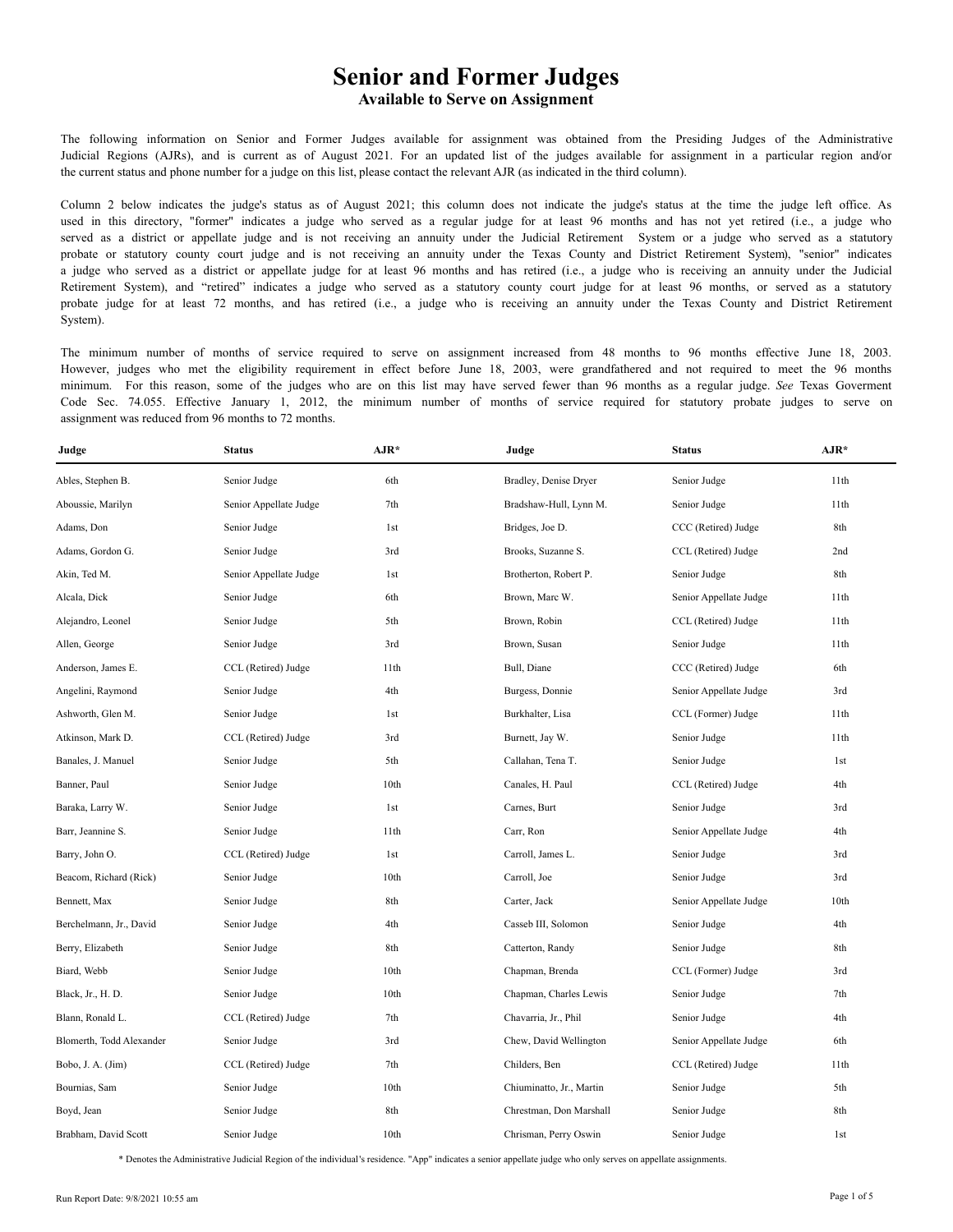| Judge                      | <b>Status</b>          | $AJR*$ | Judge                      | <b>Status</b>          | $AJR*$ |
|----------------------------|------------------------|--------|----------------------------|------------------------|--------|
| Clark, A. Reagan           | Senior Judge           | 11th   | Francis, Molly             | Senior Appellate Judge | 1st    |
| Clark, Carole W.           | Senior Judge           | 10th   | Francis, Robert W.         | Senior Judge           | 1st    |
| Clawson, Jr., James F.     | Senior Judge           | 3rd    | Freeman, Mike              | CCL (Retired) Judge    | 7th    |
| Clayton, Joe D.            | Senior Judge           | 10th   | Fry, James R.              | Senior Judge           | 1st    |
| Clinton, John              | Former Judge           | 11th   | Fuller, Tom                | CCC (Retired) Judge    | 11th   |
| Coffey, Daryl              | CCC (Retired) Judge    | 8th    | Gabriel, E. Lee            | Senior Appellate Judge | 8th    |
| Collins, Denise M.         | Senior Judge           | 11th   | Gabriel, Jr., Johnny D.    | Senior Judge           | 4th    |
| Cooke, C. C. (Kit)         | Senior Judge           | 8th    | Gaither, Jr., Harold C.    | Senior Judge           | 10th   |
| Coselli, John              | Former Judge           | 11th   | Garcia, Caroline Baker     | Former Judge           | 11th   |
| Crain, David Fischer       | Senior Judge           | 3rd    | Garcia, Carolyn            | Senior Judge           | 11th   |
| Crapitto, Mary Nell        | CCL (Retired) Judge    | 11th   | Garcia, David Daniel       | CCL (Retired) Judge    | 8th    |
| Crouch, Jim E.             | CCC (Retired) Judge    | 8th    | Garcia, Everardo           | CCL (Retired) Judge    | 5th    |
| Crouch, Karen              | CCL (Retired) Judge    | 4th    | Garcia, Gonzalo            | Senior Judge           | 6th    |
| Crowder, Elizabeth Hampton | CCC (Retired) Judge    | 1st    | Giblin, Leonard            | Senior Judge           | 2nd    |
| Dambold, Richard           | CCL (Retired) Judge    | 9th    | Gibson, Jay                | Senior Judge           | 7th    |
| Darr, Robin Malone         | Senior Judge           | 7th    | Gilles, George David       | Senior Judge           | 7th    |
| Dauphinot, Lee Ann         | Senior Judge           | 8th    | Ginsberg, Carl H.          | Former Judge           | 1st    |
| Davidson, Mark             | Senior Judge           | 11th   | Gleason, David             | Senior Judge           | 9th    |
| Davis, Jr., Paul R.        | Senior Judge           | 3rd    | Godwin, George             | Senior Judge           | 4th    |
| Davis, Rex D.              | Senior Appellate Judge | 3rd    | Gossett, Thomas J.         | Senior Judge           | 7th    |
| Davis, Richard Dewey       | Senior Judge           | 1st    | Griffin, Frank E.          | CCL (Retired) Judge    | 3rd    |
| Dean, Joe                  | Senior Judge           | 2nd    | Griffin, Guy W.            | Senior Judge           | 10th   |
| Dean, Keith                | Senior Judge           | 1st    | Griffith, Sam              | Senior Appellate Judge | 10th   |
| Dean, Sheri Y.             | Former Judge           | 11th   | Grubbs, Joe F.             | Senior Judge           | 1st    |
| DeHart, Kenneth Daly       | Senior Judge           | 6th    | Guerra, Jr., Fidencio M.   | Senior Judge           | 5th    |
| Delaney, John              | Senior Judge           | 2nd    | Hacker, Aleta D.           | Senior Judge           | 7th    |
| Denton, Mike Edward        | CCL (Retired) Judge    | 3rd    | Hahn, Buddie J.            | Senior Judge           | 2nd    |
| Derbyshire, Pam            | CCL (Retired) Judge    | 11th   | Halbach, Jr., Joseph James | Senior Judge           | 11th   |
| Devlin, Glenn H.           | Senior Judge           | 3rd    | Hamilton, Lee              | Senior Judge           | 7th    |
| Dibrell, C. G.             | CCL (Retired) Judge    | 11th   | Hancock, Mackey K.         | Senior Appellate Judge | 9th    |
| Dodson, William C.         | CCL (Retired) Judge    | 9th    | Hancock, Shelly            | CCL (Former) Judge     | 11th   |
| Duncan, Thomas F.          | CCL (Retired) Judge    | 10th   | Harger, Gary               | CCL (Former) Judge     | 3rd    |
| Dunn, D. Camille           | Senior Appellate Judge | 11th   | Harle, Sid L.              | Senior Judge           | 4th    |
| Ellis, Mark Kent           | Senior Judge           | 11th   | Harris, Frances            | Senior Judge           | 1st    |
| Ellis, William Stephen     | Senior Judge           | 7th    | Harris, Margaret Stewart   | CCL (Retired) Judge    | 11th   |
| Emerson, Don R.            | Senior Judge           | 8th    | Harris, William Wren       | Senior Judge           | 8th    |
| Evans, Catherine           | Senior Judge           | 3rd    | Hart, Kevin                | CCL (Retired) Judge    | 11th   |
| Farr, David Dahlgren       | Senior Judge           | 11th   | Hellums, Bonnie            | Senior Judge           | 11th   |
| Ferguson, Paul             | Senior Judge           | 2nd    | Henderson, Curt B.         | Senior Judge           | 11th   |
| FitzGerald, Kerry P.       | Senior Appellate Judge | 1st    | Herr, Maria Teresa (Tessa) | Senior Judge           | 4th    |
| Flenniken, Terry           | Senior Judge           | 11th   | Herrera, Ricardo           | CCL (Retired) Judge    | 6th    |
| Flowers, Wilford           | Senior Judge           | 3rd    | Hicks, Maryellen           | Senior Appellate Judge | 8th    |
| Floyd, Donald J.           | Senior Judge           | 2nd    | Hilbig, Steve              | Senior Judge           | 6th    |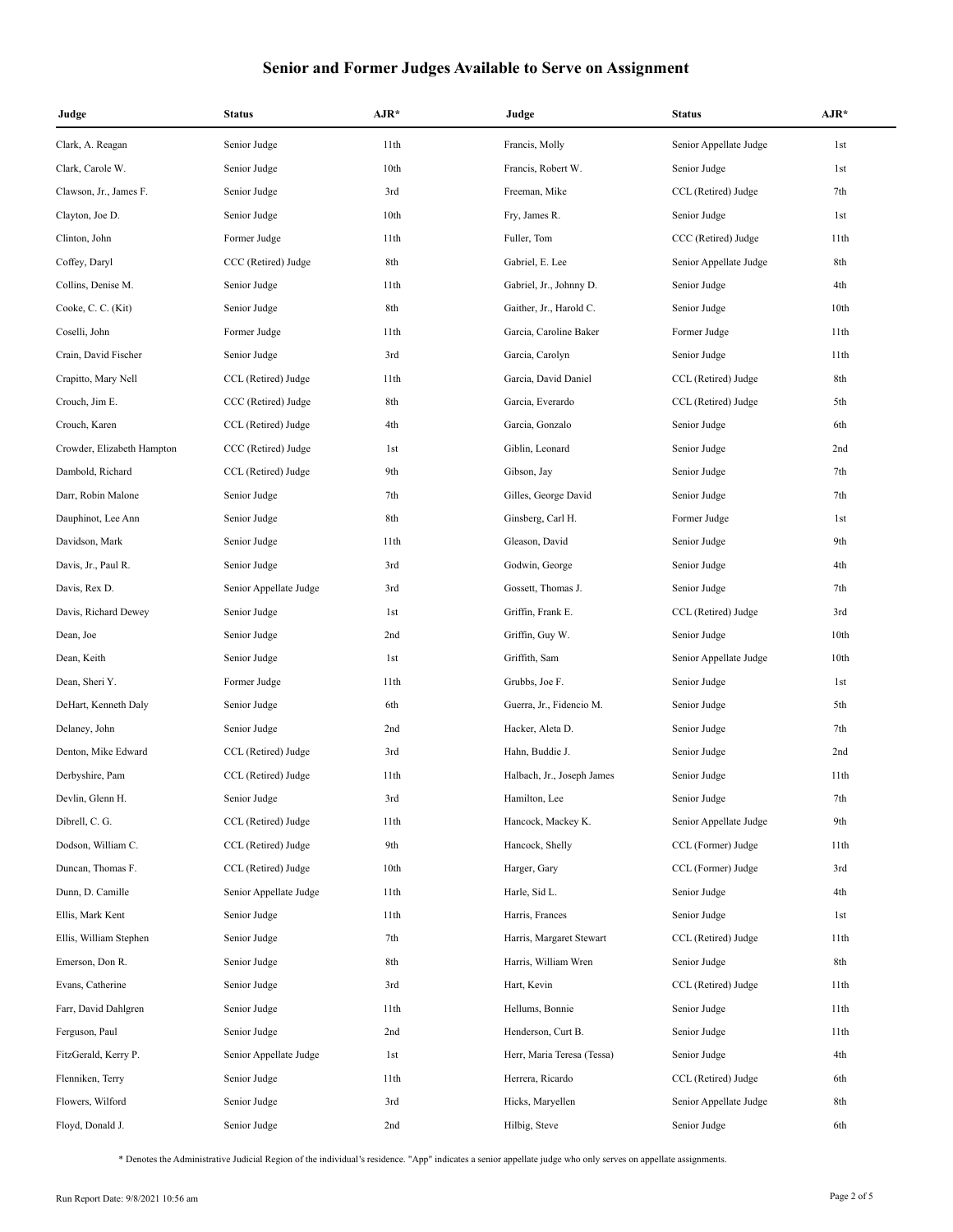| Judge                   | <b>Status</b>          | $AJR*$ | Judge                          | <b>Status</b>          | $AJR*$ |
|-------------------------|------------------------|--------|--------------------------------|------------------------|--------|
| Hill, Belinda           | Senior Judge           | 11th   | Lombardino, James Thomas       | Former Judge           | 11th   |
| Hinojosa, Federico G.   | Former Appellate Judge | 5th    | Longoria, Jose                 | Senior Judge           | 5th    |
| Hockett, Lori Chrisman  | Former Judge           | 1st    | Lopez, Abe                     | Senior Judge           | 9th    |
| Hodges, David L.        | CCL (Retired) Judge    | 3rd    | Lopez, Migdalia                | Senior Judge           | 5th    |
| Hogan, Jimmy A.         | CCL (Retired) Judge    | 8th    | Lowery, Susan Griffin          | CCL (Retired) Judge    | 11th   |
| Huerta, Martha          | Senior Judge           | 5th    | Luitjen, Mark Randal           | Senior Judge           | 4th    |
| Hunter, Jack E.         | Senior Judge           | 5th    | Lynch, Mike                    | Senior Judge           | 3rd    |
| Isaacks, Vicki B.       | Senior Judge           | 8th    | Magnis, Rick                   | Senior Judge           | 1st    |
| Jackson, Maria (MJ) T.  | Former Judge           | 11th   | Mallia, Wayne J.               | Senior Judge           | 11th   |
| Jamison, Martha Hill    | Senior Appellate Judge | 11th   | Mansfield, Stephen             | Former Appellate Judge | 11th   |
| Jenkins, Scott H.       | Senior Judge           | 3rd    | Marshall, John McClellan       | Senior Judge           | 1st    |
| Jennings, Terry         | Senior Appellate Judge | 11th   | Martin, Mason                  | CCL (Retired) Judge    | 2nd    |
| Jergins, Michael P.     | Senior Judge           | 3rd    | Matthews, Sylvia A.            | Former Judge           | 11th   |
| Jezek, Fancy H.         | Senior Judge           | 3rd    | Mayes, K. Michael              | Senior Judge           | 2nd    |
| Johnson, Carolyn M.     | Senior Judge           | 11th   | Mayfield, Alan                 | Senior Judge           | 3rd    |
| Johnson, Joel B.        | Senior Judge           | 4th    | Mays, Richard                  | Senior Judge           | 1st    |
| Johnson, Timothy        | CCL (Retired) Judge    | 4th    | McAdams, William L.            | Senior Judge           | 2nd    |
| Jones, Donald Richard   | Senior Judge           | 8th    | McCaig, Jr., Albert M. (Buddy) | Senior Judge           | 2nd    |
| Jones, Kaycee L.        | Former Judge           | 2nd    | McClure, Ann Crawford          | Senior Appellate Judge | 6th    |
| Jones, Jr., M. Brock    | Senior Judge           | 6th    | McCorkle, Lamar                | Senior Judge           | 11th   |
| Jones, Robert D.        | Senior Judge           | 3rd    | McCraw, Jr., John L.           | Senior Appellate Judge | 1st    |
| Jordan, Jim             | Senior Judge           | 1st    | McDonald, Randal L.            | CCL (Retired) Judge    | 10th   |
| Keasler, Michael E.     | Senior Judge           | 3rd    | McDowell, R. Scott             | Senior Judge           | 10th   |
| Kelly, Joseph P.        | Senior Judge           | 4th    | McGregor, F.B. (Bob)           | Senior Judge           | 3rd    |
| Kennedy, Christi        | Senior Judge           | 10th   | Mehaffy, Jr., James W.         | Senior Judge           | 2nd    |
| Kern, Robert J.         | Senior Judge           | 11th   | Metcalfe, Don                  | Senior Judge           | 1st    |
| Kinkaid, Jr., Robert W. | Senior Judge           | 9th    | Meyers, Lawrence E.            | Senior Appellate Judge | 8th    |
| Kirkendall, W. C. (Bud) | Senior Judge           | 3rd    | Millard, Lisa A.               | Senior Judge           | 11th   |
| Klager, James           | Senior Judge           | 5th    | Miller, Chuck                  | Former Appellate Judge | 3rd    |
| Knize, Wesley Gene      | Senior Judge           | 1st    | Mills, Dan                     | Senior Judge           | 3rd    |
| Kraemer, Donald L.      | Senior Judge           | 2nd    | Mirabal, Margaret              | Senior Appellate Judge | 3rd    |
| Krocker, Jan            | Senior Judge           | 11th   | Mitchell, Charles Ramsey       | Senior Judge           | 10th   |
| Kupper, Andrew          | Senior Judge           | 1st    | Mitchell, Mike                 | CCL (Retired) Judge    | 8th    |
| Lanehart, Paula Davis   | CCL (Retired) Judge    | 9th    | Molina, Romero                 | CCL (Former) Judge     | 5th    |
| Langley, J. D.          | Senior Judge           | 2nd    | Moore III, Robert H.           | Senior Judge           | 7th    |
| Larsen, Susan           | Senior Appellate Judge | 6th    | Morgan, James E.               | Senior Judge           | 3rd    |
| Law, Janice             | CCL (Former) Judge     | 11th   | Morris, Rick                   | Senior Judge           | 3rd    |
|                         | CCL (Former) Judge     | 11th   | Moseley, Bailey C.             | Senior Appellate Judge | 10th   |
| Lewis, Tryon D.         | Senior Judge           | 7th    | Mullinix, Brenda G.            | Senior Judge           | 11th   |
| Livingston, D. Matt     | CCL (Retired) Judge    | 10th   | Murphy, Mary L.                | Senior Appellate Judge | 1st    |
| Lloyd, Roberta          | CCL (Retired) Judge    | 11th   | Murray, Jr., Menton            | Senior Judge           | 5th    |
| Lloyd, Russell          | Senior Appellate Judge | 11th   | Nall, Jr., Rayburn (Rim) M.    | Senior Judge           | 1st    |
| Lockhart, Bobby Lynn    | Senior Judge           | 10th   | Naranjo, Orlinda L.            | Senior Judge           | 3rd    |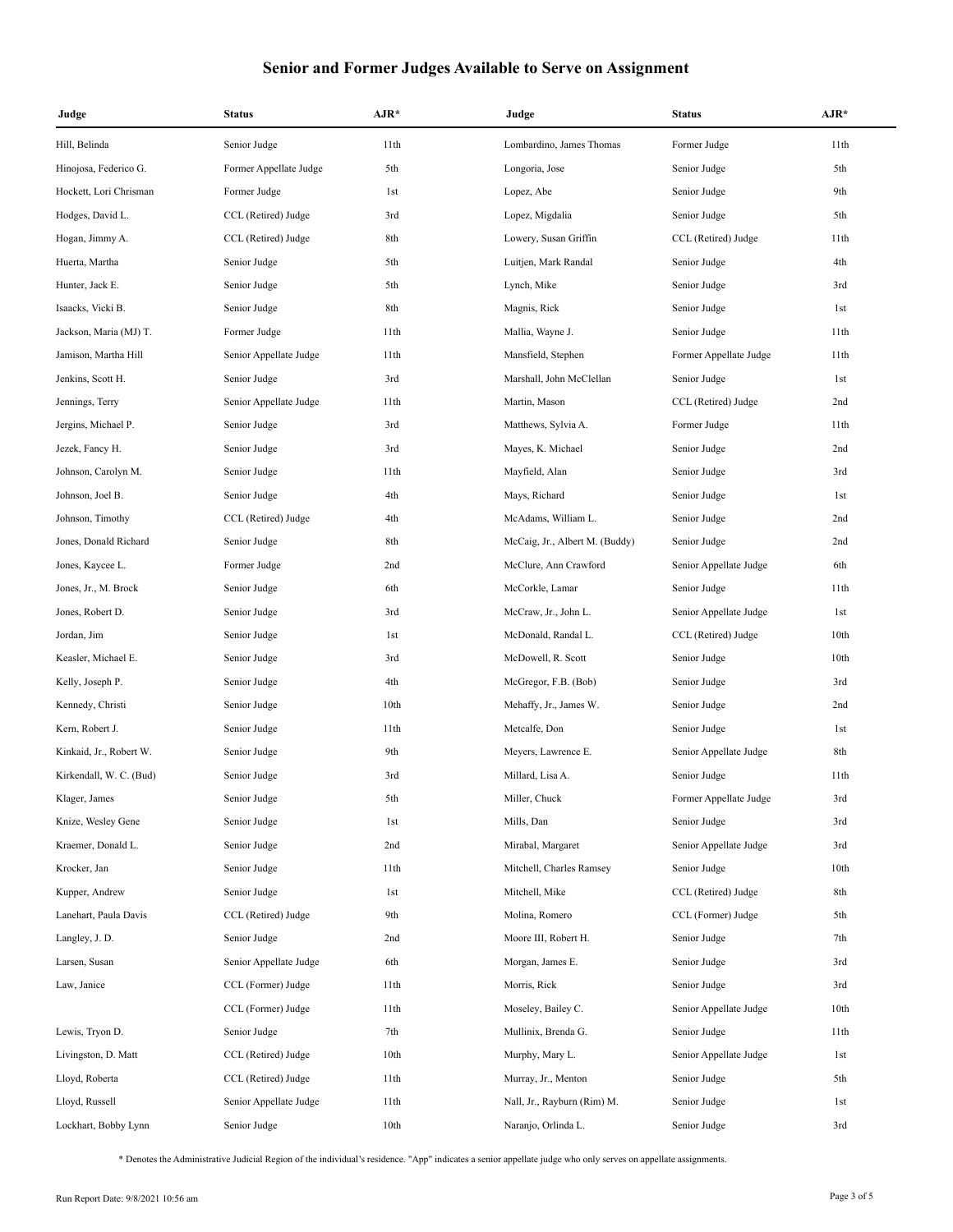| Judge                   | <b>Status</b>          | $AJR*$ | Judge                  | <b>Status</b>          | $AJR*$ |
|-------------------------|------------------------|--------|------------------------|------------------------|--------|
| Nelson, Arturo Cisneros | Senior Judge           | 5th    | Rivera, Guadalupe      | Former Appellate Judge | 3rd    |
| Noll, Larry             | Senior Judge           | 4th    | Rivera-Worley, Carmen  | Senior Judge           | 8th    |
| O'Neill, Michael J.     | Senior Appellate Judge | 1st    | Roberts, Barbara E.    | CCL (Retired) Judge    | 11th   |
| O'Reilly, Mary Sean     | Senior Judge           | 8th    | Roberts, W. F. (Corky) | CCL (Retired) Judge    | 9th    |
| Oliver-Parrott, Alice   | Former Appellate Judge | 11th   | Roden, Jane E.         | CCC (Retired) Judge    | 1st    |
| Olsen, Rory R.          | CCL (Former) Judge     | 11th   | Rodriguez, Linda       | CCL (Retired) Judge    | 3rd    |
| Ottis, Joseph Ann       | Former Judge           | 2nd    | Roll, Randy            | Former Judge           | 11th   |
| Parish, Lauren L.       | Senior Judge           | 10th   | Rose, Jeff L.          | Former Appellate Judge | 3rd    |
| Parker, Laura           | Senior Judge           | 4th    | Rosenfield, Jeffrey L. | CCL (Former) Judge     | 1st    |
| Parnell, Joe            | CCL (Former) Judge     | 1st    | Ross, Sherman A.       | CCC (Retired) Judge    | 11th   |
| Parsons III, James N.   | Senior Judge           | 10th   | Rucker, Dean           | Senior Judge           | 7th    |
| Pate, Robert C.         | Senior Judge           | 5th    | Sage, Robin D.         | Senior Judge           | 10th   |
| Patterson, Jan          | Senior Appellate Judge | 3rd    | Salinas Ender, Elma T. | Senior Judge           | 4th    |
| Peca, Jr., Peter S.     | Senior Judge           | 6th    | Sanderson, James Gary  | Senior Judge           | 2nd    |
| Peden, Michael          | Senior Judge           | 4th    | Satterwhite, Rodney W. | Senior Judge           | 7th    |
| Peeples, David          | Senior Judge           | 4th    | Saxon, Stella          | Senior Judge           | 4th    |
| Perkes, Gregory T.      | Former Appellate Judge | 5th    | Schild, Kitty          | CCL (Former) Judge     | 6th    |
| Perkins, Robert         | Senior Judge           | 3rd    | Self, Edward           | Senior Judge           | 9th    |
| Peschel, Dwight         | Senior Judge           | 3rd    | Shannon, Fred          | Senior Judge           | 4th    |
| Phifer, Dwight L.       | Senior Judge           | 10th   | Shelton, Walden        | CCL (Former) Judge     | 4th    |
| Phillips, J. David      | CCL (Retired) Judge    | 3rd    | Shipman, L. Dee        | Senior Judge           | 8th    |
| Phillips, John Franklin | Senior Judge           | 11th   | Shoemake, James H.     | Senior Judge           | 11th   |
| Phillips, John Stephen  | CCL (Retired) Judge    | 2nd    | Shuffield, Milton Gunn | Senior Judge           | 2nd    |
| Pirtle, Sue             | Former Judge           | 1st    | Simmons, Rebecca       | Former Appellate Judge | 4th    |
| Plessala, Harold        | CCL (Retired) Judge    | 2nd    | Simpson, Rebecca Lynn  | CCL (Retired) Judge    | 10th   |
| Poff, Jr., H. Bryan     | Former Appellate Judge | 9th    | Sims, M. Kent          | Senior Judge           | 8th    |
| Pope, Ronald (Ron) R.   | Senior Judge           | 11th   | Skemp, Doug            | CCL (Retired) Judge    | 1st    |
| Porter, William R.      | Senior Judge           | 10th   | Sklar, Daniel R.       | Senior Judge           | 11th   |
| Pozza, Karen            | Senior Judge           | 4th    | Smith, Amy McCorkle    | Senior Judge           | 10th   |
| Pruitt, James P.        | Former Judge           | 1st    | Smith, J. Bradley      | Senior Judge           | 11th   |
| Puryear, Cecil G.       | Senior Judge           | 9th    | Smith, John W.         | Senior Judge           | 7th    |
| Puryear, David          | Senior Judge           | 3rd    | Smith, William D.      | Senior Judge           | 9th    |
| Quintanilla, Roy        | CCL (Retired) Judge    | 11th   | Snipes, Michael Reuss  | Senior Judge           | 1st    |
| Raggio, Lorraine A.     | Senior Judge           | 1st    | Sondock, Ruby K.       | Senior Judge           | 11th   |
| Rains, Brian            | Senior Judge           | 11th   | Specia, John J.        | Senior Judge           | 4th    |
| Ramsay, Charles         | Senior Judge           | 3rd    | Speedlin, Phylis J.    | Senior Appellate Judge | 4th    |
| Ray, Elizabeth          | Senior Judge           | 11th   | Spieczny, Thomas A.    | CCL (Retired) Judge    | 6th    |
| Ray, Jerry D.           | Senior Judge           | 8th    | Spradling, Jean        | CCL (Retired) Judge    | 11th   |
| Rayes, Donna S.         | Senior Judge           | 4th    | Sprinkle, Vincent G.   | CCL (Retired) Judge    | 8th    |
| Reed, Susan D.          | Senior Judge           | 4th    | Squier, James D.       | Senior Judge           | 2nd    |
| Richter, Martin E.      | Senior Appellate Judge | 1st    | Standley, Larry W.     | CCL (Retired) Judge    | 2nd    |
| Rickhoff, Tom           | Senior Judge           | 4th    | Stansbury, Thomas      | Senior Judge           | 3rd    |
| Ritchie, Herb H.        | Former Judge           | 11th   | Stem, Robert Miller    | Senior Judge           | 3rd    |